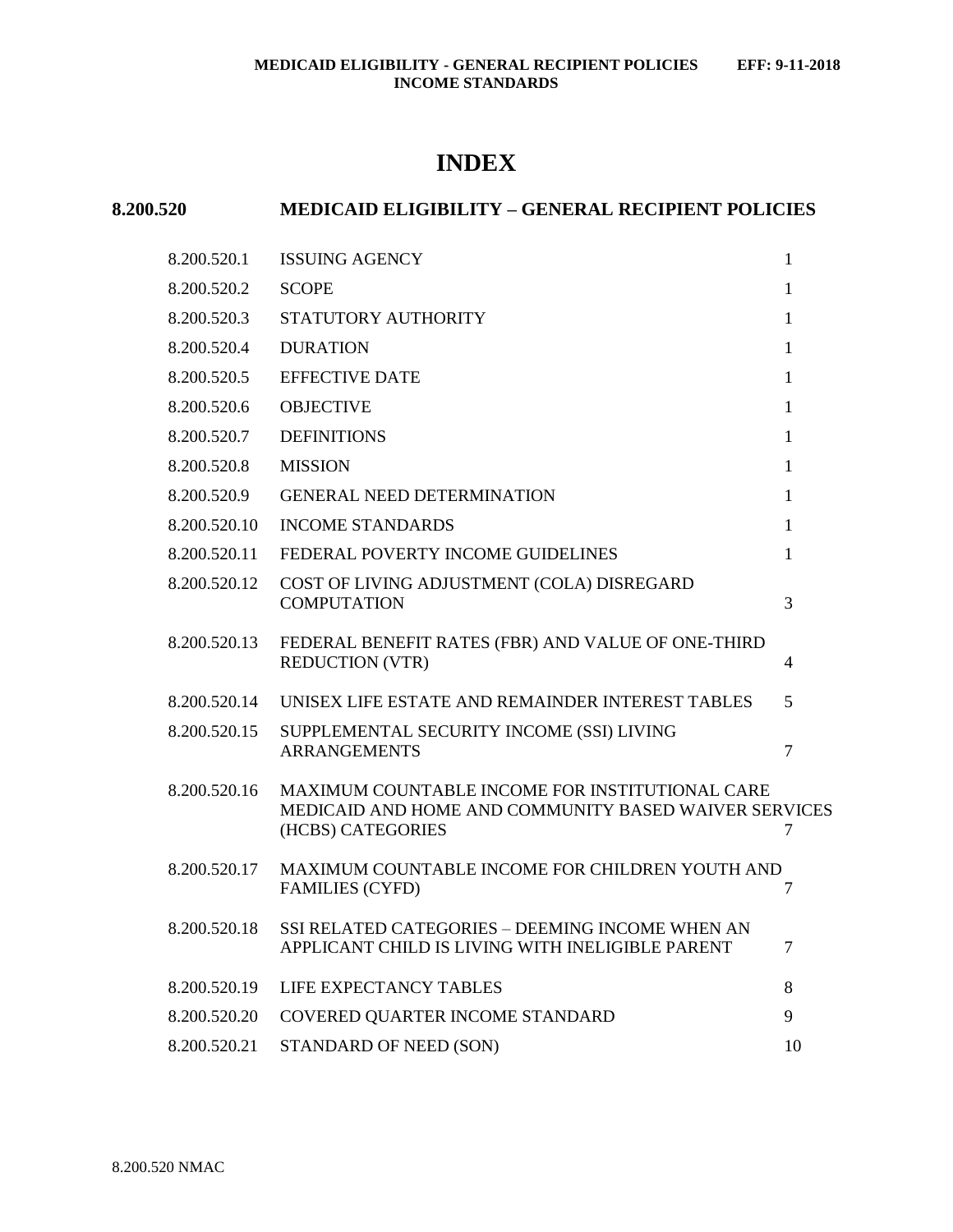#### **TITLE 8 SOCIAL SERVICES CHAPTER 200 MEDICAID ELIGIBILITY - GENERAL RECIPIENT RULES PART 520 INCOME STANDARDS**

<span id="page-1-0"></span>**8.200.520.1 ISSUING AGENCY:** New Mexico Human Services Department (HSD). [8.200.520.1 NMAC - Rp, 8.200.520.1 NMAC, 8/28/2015]

<span id="page-1-1"></span>**8.200.520.2 SCOPE:** The rule applies to the general public. [8.200.520.2 NMAC - Rp, 8.200.520.2 NMAC, 8/28/2015]

<span id="page-1-2"></span>**8.200.520.3 STATUTORY AUTHORITY:** The New Mexico medicaid program and other health care programs are administered pursuant to regulations promulgated by the federal department of health and human services under Title XIX of the Social Security Act as amended or by state statute. See Section 27-1-12 et seq. NMSA 1978.

[8.200.520.3 NMAC - Rp, 8.200.520.3 NMAC, 8/28/2015]

<span id="page-1-3"></span>**8.200.520.4 DURATION:** Permanent.

[8.200.520.4 NMAC - Rp, 8.200.520.4 NMAC, 8/28/2015]

<span id="page-1-4"></span>**8.200.520.5 EFFECTIVE DATE:** August 28, 2015, unless a later date is cited at the end of a section. [8.200.520.5 NMAC - Rp, 8.200.520.5 NMAC, 8/28/2015]

<span id="page-1-5"></span>**8.200.520.6 OBJECTIVE:** The objective of this rule is to provide specific instructions when determining eligibility for the medicaid program and other health care programs. Generally, applicable eligibility rules are detailed in the medical assistance division (MAD) eligibility policy manual, specifically 8.200.400 NMAC, *General Medicaid Eligibility*. Processes for establishing and maintaining MAD eligibility are detailed in the income support division (ISD) general provisions 8.100 NMAC, *General Provisions for Public Assistance Programs*. [8.200.520.6 NMAC - Rp, 8.200.520.6 NMAC, 8/28/2015]

#### <span id="page-1-6"></span>**8.200.520.7 DEFINITIONS: [RESERVED]**

#### <span id="page-1-7"></span>**8.200.520.8 MISSION: [RESERVED]**

[8.200.520.8 NMAC - Rp, 8.200.520.8 NMAC, 8/28/2015; Repealed/E, 4/1/2016]

<span id="page-1-8"></span>**8.200.520.9 GENERAL NEED DETERMINATION:** To be medical assistance division (MAD) eligible, an applicant or a re-determining eligible recipient must meet specific income and as applicable, resource standards. [8.200.520.9 NMAC - Rp, 8.200.520.9 NMAC, 8/28/2015]

<span id="page-1-9"></span>**8.200.520.10 INCOME STANDARDS:** This part contains the federal income poverty rate tables for use with all eligibility categories, cost of living (COLA) disregard calculations and other applicable income tables. [8.200.520.10 NMAC - Rp, 8.200.520.10 NMAC, 8/28/2015]

#### <span id="page-1-10"></span>**8.200.520.11 FEDERAL POVERTY INCOME GUIDELINES:**

| А. | One hundred percent federal poverty limits (FPL): |                                                           |
|----|---------------------------------------------------|-----------------------------------------------------------|
|    | Size of budget group                              | FPL per month                                             |
|    |                                                   | \$1,012                                                   |
|    |                                                   | \$1,372                                                   |
|    | 3                                                 | \$1,732                                                   |
|    | 4                                                 | \$2,092                                                   |
|    | 5                                                 | \$2,452                                                   |
|    | 6                                                 | \$2,812                                                   |
|    |                                                   | \$3,172                                                   |
|    | 8                                                 | \$3,532                                                   |
|    |                                                   | Add \$360 for each additional person in the budget group. |

\*Use only these two standards for the qualified medicare beneficiary (QMB) program.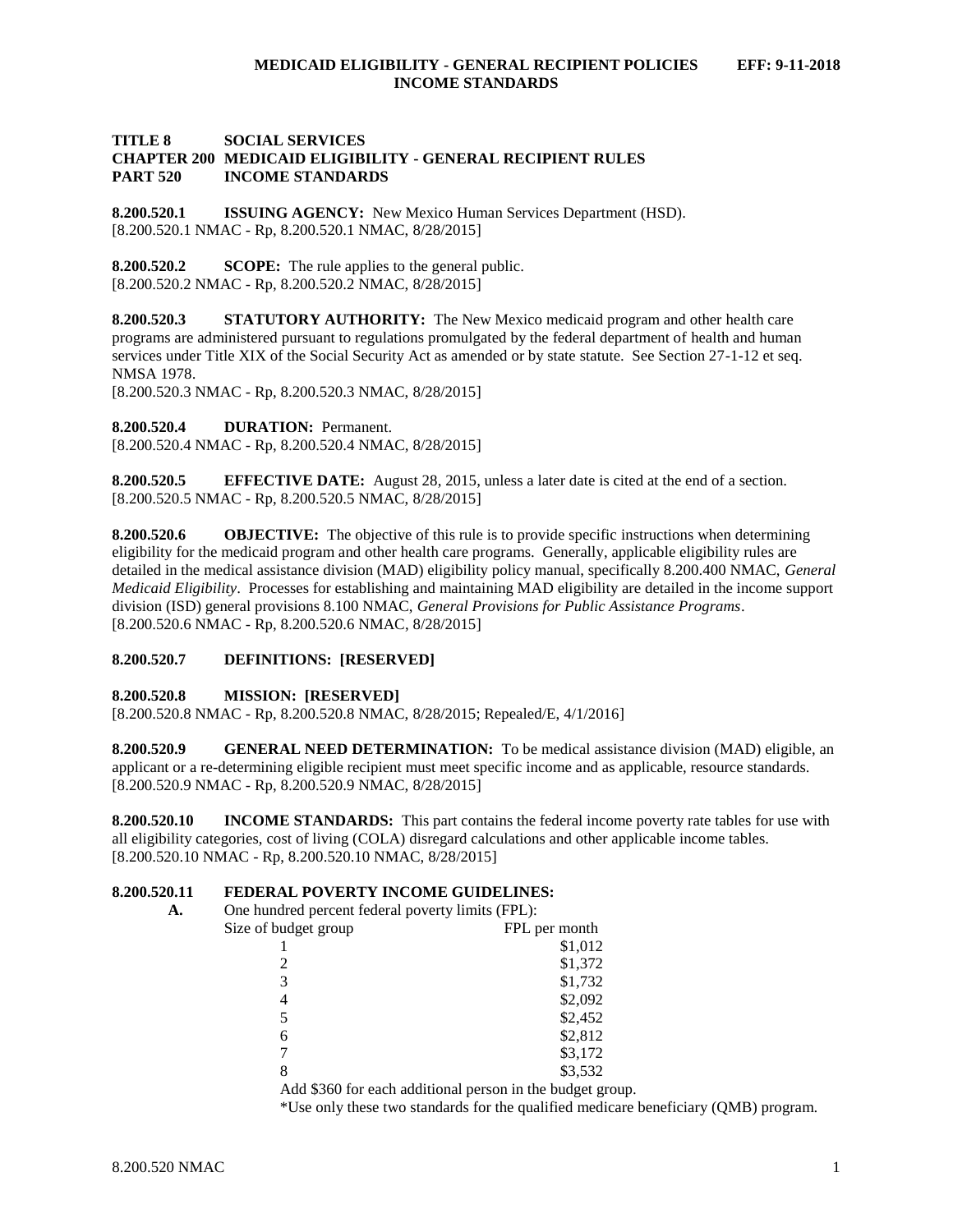**B.** One hundred twenty percent FPL: This income level is used only in the determination of the maximum income limit for specified low income medicare beneficiaries (SLIMB) applicants or eligible recipients.

Applicant or eligible recipient Amount

1 Individual At least \$1,012 per month but no more than \$1,214 per month.

2 Couple At least \$1,372 per month but no more than \$1,646 per month.

applicant with an ineligible spouse when income is deemed. **C.** One hundred thirty-three percent FPL:

| $\sigma$ one handled three $\mu$ and $\sigma$ percent $\sigma$ is $\sigma$ . |               |
|------------------------------------------------------------------------------|---------------|
| Size of budget group                                                         | FPL per month |
|                                                                              | \$1,346       |
| $\mathcal{D}_{\mathcal{L}}$                                                  | \$1,825       |
| 3                                                                            | \$2,304       |
| 4                                                                            | \$2,782       |
| 5                                                                            | \$3,261       |
| 6                                                                            | \$3,740       |
|                                                                              | \$4,219       |
|                                                                              | \$4,698       |
| $\lambda$ 11 $\bigcap A$ $\bigcap C$ ( 1 11. ) 1 ( 1 1 1 )                   |               |

Add \$479 for each additional person in the budget group.

**D.** One hundred thirty-five percent FPL: This income level is used only in the determination of the maximum income limit for a qualified individual 1 (QI1) applicant or eligible recipient. For purposes of this eligibility calculation, "couple" means an applicant couple or an applicant with an ineligible spouse when income is deemed. The following income levels apply:

|    | Applicant or eligible recipient                           | Amount                                                         |
|----|-----------------------------------------------------------|----------------------------------------------------------------|
|    | Individual                                                | At least \$1,214 per month but no more than \$1,366 per month. |
|    | 2<br>Couple                                               | At least \$1,646 per month but no more than \$1,852 per month. |
| E. | One hundred eighty-five percent FPL:                      |                                                                |
|    | Size of budget group                                      | FPL per month                                                  |
|    | 1                                                         | \$1,872                                                        |
|    |                                                           | \$2,538                                                        |
|    | $\frac{2}{3}$                                             | \$3,204                                                        |
|    | $\overline{\mathcal{L}}$                                  | \$3,870                                                        |
|    | 5                                                         | \$4,536                                                        |
|    | 6                                                         | \$5,202                                                        |
|    | 7                                                         | \$5,868                                                        |
|    | 8                                                         | \$6,534                                                        |
|    | Add \$666 for each additional person in the budget group. |                                                                |
| F. | Two hundred percent FPL:                                  |                                                                |
|    | Size of budget group                                      | FPL per month                                                  |
|    | 1                                                         | \$2,024                                                        |
|    |                                                           | \$2,744                                                        |
|    | $\frac{2}{3}$                                             | \$3,464                                                        |
|    | 4                                                         | \$4,184                                                        |
|    | 5                                                         | \$4,904                                                        |
|    | 6                                                         | \$5,624                                                        |
|    | 7                                                         | \$6,344                                                        |
|    | 8                                                         | \$7,064                                                        |
|    | Add \$720 for each additional person in the budget group. |                                                                |
| G. | Two hundred thirty-five percent FPL:                      |                                                                |
|    | Size of budget group                                      | FPL per month                                                  |
|    | 1                                                         | \$2,378                                                        |
|    | $\overline{c}$                                            | \$3,224                                                        |
|    | 3                                                         | \$4,070                                                        |
|    | $\overline{4}$                                            | \$4,916                                                        |
|    | 5                                                         | \$5,762                                                        |
|    | 6                                                         | \$6,608                                                        |
|    | 7                                                         | \$7,454                                                        |

For purposes of this eligibility calculation, "couple" means an applicant couple or an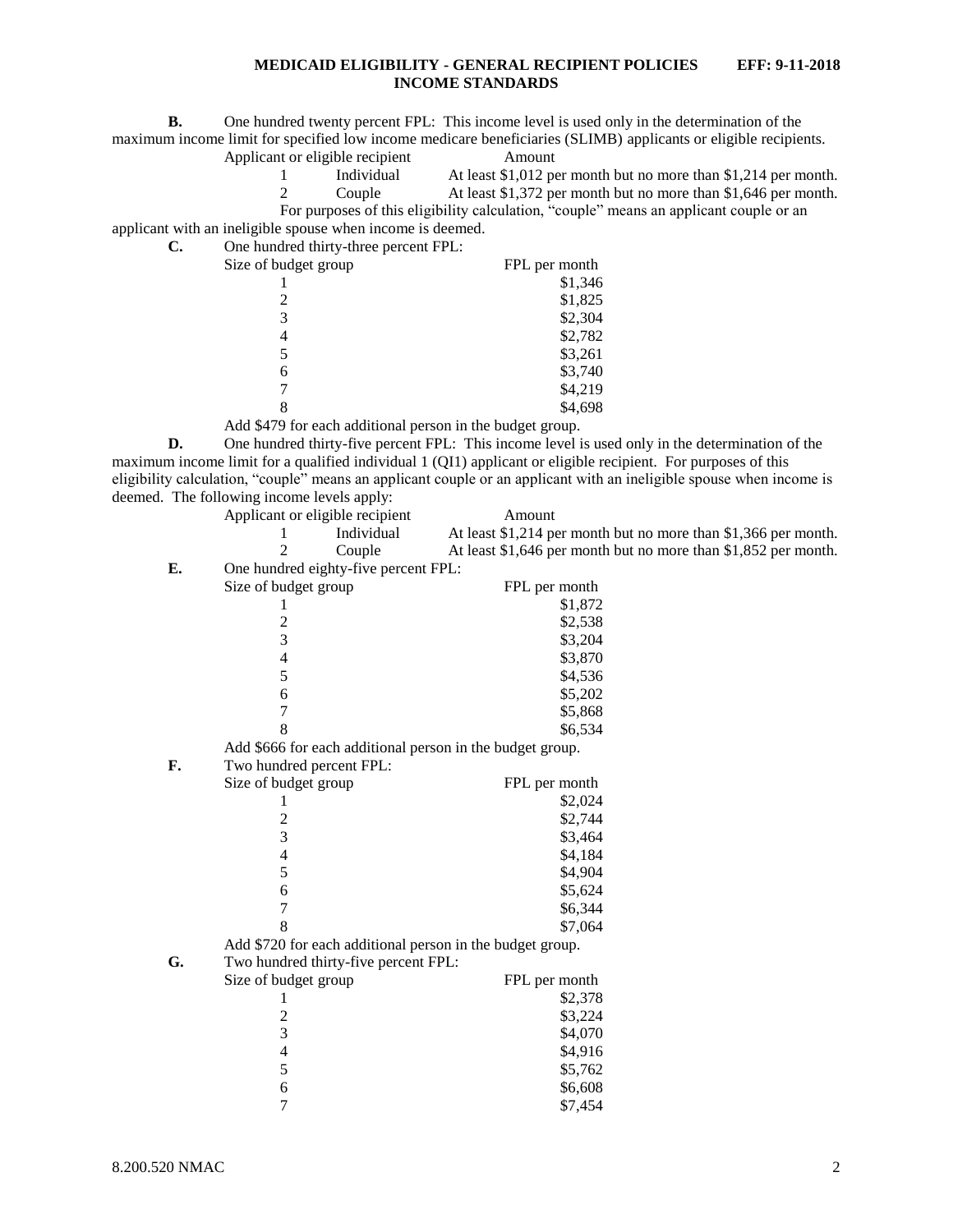|    |                                                           | \$8,300 |
|----|-----------------------------------------------------------|---------|
|    | Add \$846 for each additional person in the budget group. |         |
| H. | Two hundred fifty percent FPL:                            |         |

| FPL per month |
|---------------|
| \$2,530       |
| \$3,430       |
| \$4,330       |
| \$5,230       |
| \$6,130       |
| \$7,030       |
| \$7,930       |
| \$8,830       |
|               |

Add \$900 for each additional person in the budget group.

[8.200.520.11 NMAC - Rp, 8.200.520.11 NMAC, 8/28/2015; A/E, 4/1/2016; A/E, 9/14/2017; A, 2/1/2018; A/E, 5/17/2018; A, 9/11/2018]

#### <span id="page-3-0"></span>**8.200.520.12 COST OF LIVING ADJUSTMENT (COLA) DISREGARD COMPUTATION:** The

countable social security benefit without the COLA is calculated using the COLA increase table as follows: **A.** divide the current gross social security benefit by the COLA increase in the most current year; the result is the social security benefit before the COLA increase;

**B.** divide the result from Subsection A above by the COLA increase from the previous period or year; the result is the social security benefit before the increase for that period or year; and

**C.** repeat Subsection B above for each year, through the year that the applicant or eligible recipient received both social security benefits and supplemental security income (SSI); the final result is the countable social security benefit.

| COLA Increase and disregard table |                 |               |                    |  |  |  |
|-----------------------------------|-----------------|---------------|--------------------|--|--|--|
|                                   | Period and year | COLA increase | $=$ benefit before |  |  |  |
| $\mathbf{1}$                      | 2018 Jan - Dec  | 2.0           | Jan 18             |  |  |  |
| $\overline{2}$                    | 2017 Jan - Dec  | 0.3           | Jan 17             |  |  |  |
| $\overline{\mathbf{3}}$           | 2016 Jan - Dec  | $\Omega$      | Jan 16             |  |  |  |
| $\overline{\mathbf{4}}$           | 2015 Jan - Dec  | 1.017         | Jan $15$           |  |  |  |
| 5                                 | 2014 Jan - Dec  | 1.015         | Jan 14             |  |  |  |
| 6                                 | 2013 Jan - Dec  | 1.017         | Jan 13             |  |  |  |
| 7                                 | 2012 Jan - Dec  | 1.037         | Jan $12$           |  |  |  |
| 8                                 | 2011 Jan - Dec  | $\Omega$      | Jan 11             |  |  |  |
| 9                                 | 2010 Jan - Dec  | 1             | Jan 10             |  |  |  |
| 10                                | 2009 Jan - Dec  | 1             | Jan 09             |  |  |  |
| 11                                | 2008 Jan - Dec  | 1.058         | Jan 08             |  |  |  |
| 12                                | 2007 Jan - Dec  | 1.023         | Jan 07             |  |  |  |
| 13                                | 2006 Jan - Dec  | 1.033         | Jan <sub>06</sub>  |  |  |  |
| 14                                | 2005 Jan - Dec  | 1.041         | Jan 05             |  |  |  |
| 15                                | 2004 Jan - Dec  | 1.027         | Jan 04             |  |  |  |
| 16                                | 2003 Jan - Dec  | 1.021         | Jan 03             |  |  |  |
| 17                                | 2002 Jan - Dec  | 1.014         | Jan 02             |  |  |  |
| 18                                | 2001 Jan - Dec  | 1.026         | Jan 01             |  |  |  |
| 19                                | 2000 Jan - Dec  | 1.035         | Jan 00             |  |  |  |
| 20                                | 1999 Jan - Dec  | 1.025         | Jan 99             |  |  |  |
| 21                                | 1998 Jan - Dec  | 1.013         | Jan 98             |  |  |  |
| 22                                | 1997 Jan - Dec  | 1.021         | Jan 97             |  |  |  |
| 23                                | 1996 Jan - Dec  | 1.029         | Jan 96             |  |  |  |
| 24                                | 1995 Jan - Dec  | 1.026         | Jan 95             |  |  |  |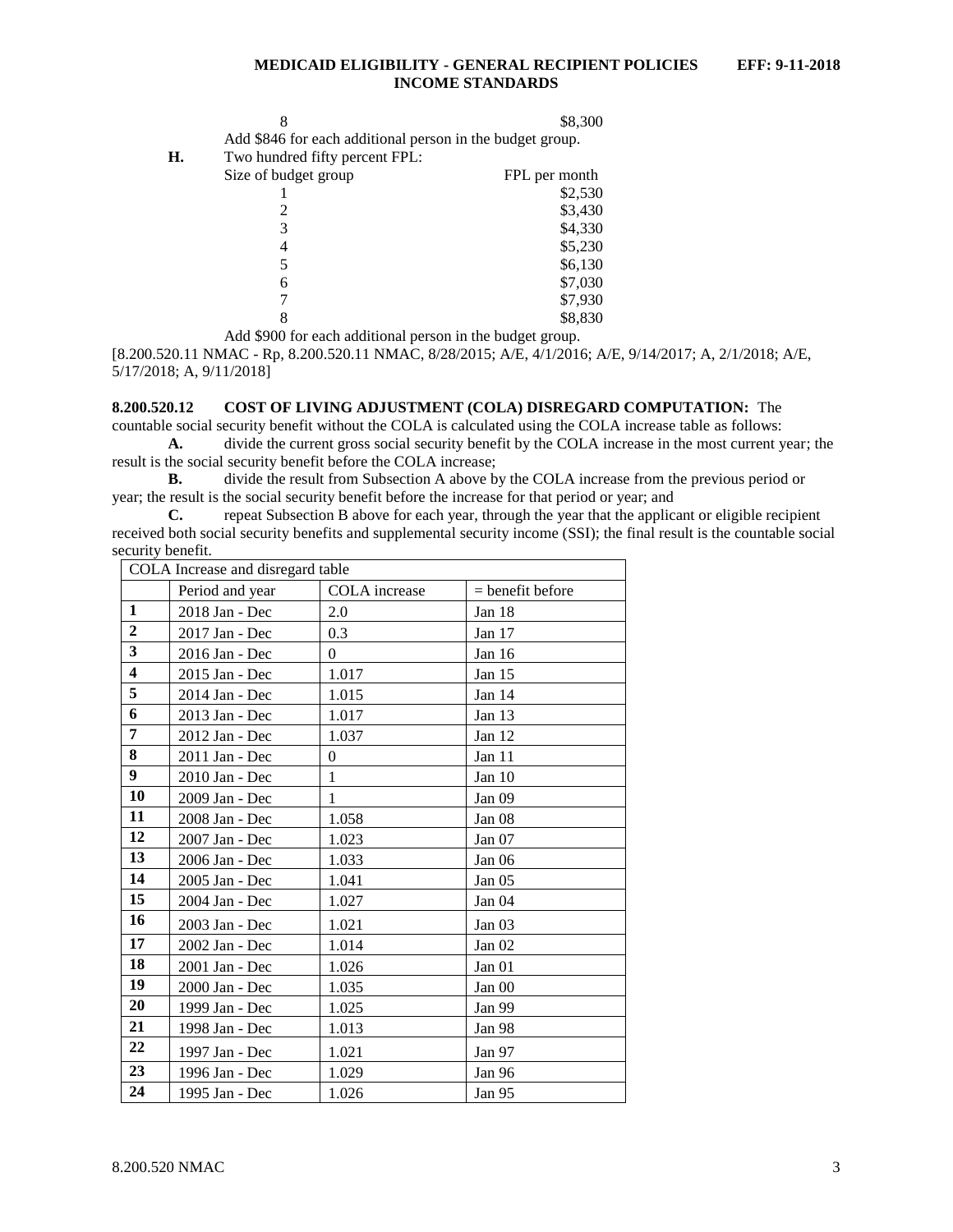| 25 | 1994 Jan - Dec      | 1.028 | Jan 94        |
|----|---------------------|-------|---------------|
| 26 | 1993 Jan - Dec      | 1.026 | Jan 93        |
| 27 | 1992 Jan - Dec      | 1.03  | Jan 92        |
| 28 | 1991 Jan - Dec      | 1.037 | Jan 91        |
| 29 | 1990 Jan - Dec      | 1.054 | Jan 90        |
| 30 | 1989 Jan - Dec      | 1.047 | Jan 89        |
| 31 | 1988 Jan - Dec      | 1.04  | Jan 88        |
| 32 | 1987 Jan - Dec      | 1.042 | Jan 87        |
| 33 | 1986 Jan - Dec      | 1.013 | Jan 86        |
| 34 | 1985 Jan - Dec      | 1.031 | Jan 85        |
| 35 | 1984 Jan - Dec      | 1.035 | Jan $84$      |
| 36 | 1982 Jul - 1983 Dec | 1.035 | Jul 82        |
| 37 | 1981 Jul - 1982 Jun | 1.074 | <b>Jul 81</b> |
| 38 | 1980 Jul - 1981 Jun | 1.112 | <b>Jul 80</b> |
| 39 | 1979 Jul - 1980 Jun | 1.143 | Jul 79        |
| 40 | 1978 Jul - 1979 Jun | 1.099 | Jul 78        |
| 41 | 1977 Jul - 1978 Jun | 1.065 | Jul 77        |
| 42 | 1977 Apr - 1977 Jun | 1.059 | Apr 77        |

[8.200.520.12 NMAC - Rp, 8.200.520.12 NMAC, 8/28/2015; A/E, 1/1/2016; A/E, 3/1/2017; A/E, 5/17/2018; A,  $9/11/2018$ ]

<span id="page-4-0"></span>

| 8.200.520.13     | FEDERAL BENEFIT RATES (FBR) AND VALUE OF ONE-THIRD REDUCTION (VTR): |             |            |            |             |          |
|------------------|---------------------------------------------------------------------|-------------|------------|------------|-------------|----------|
| Year             | Individual                                                          | Institution | Individual | couple     | Institution | `ouple   |
|                  | FBR                                                                 | FBR         | /TR        | <b>FBR</b> | <b>FBR</b>  | VTR      |
| $1/89$ to $1/90$ | \$368                                                               | \$30        | 6122.66    | \$553      | \$60        | \$184.33 |

| $1/89$ to $1/90$  | \$368 | \$30 | \$122.66 | \$553   | \$60 | \$184.33 |
|-------------------|-------|------|----------|---------|------|----------|
| $1/90$ to $1/91$  | \$386 | \$30 | \$128.66 | \$579   | \$60 | \$193.00 |
| $1/91$ to $1/92$  | \$407 | \$30 | \$135.66 | \$610   | \$60 | \$203.33 |
| $1/92$ to $1/93$  | \$422 | \$30 | \$140.66 | \$633   | \$60 | \$211.00 |
| $1/93$ to $1/94$  | \$434 | \$30 | \$144.66 | \$652   | \$60 | \$217.33 |
| $1/94$ to $1/95$  | \$446 | \$30 | \$148.66 | \$669   | \$60 | \$223.00 |
| $1/95$ to $1/96$  | \$458 | \$30 | \$152.66 | \$687   | \$60 | \$229.00 |
| $1/96$ to $1/97$  | \$470 | \$30 | \$156.66 | \$705   | \$60 | \$235.00 |
| $1/97$ to $1/98$  | \$484 | \$30 | \$161.33 | \$726   | \$60 | \$242.00 |
| $1/98$ to $1/99$  | \$494 | \$30 | \$164.66 | \$741   | \$60 | \$247.00 |
| $1/99$ to $1/00$  | \$500 | \$30 | \$166.66 | \$751   | \$60 | \$250.33 |
| $1/00$ to $1/01$  | \$512 | \$30 | \$170.66 | \$769   | \$60 | \$256.33 |
| $1/01$ to $1/02$  | \$530 | \$30 | \$176.66 | \$796   | \$60 | \$265.33 |
| $1/02$ to $1/03$  | \$545 | \$30 | \$181.66 | \$817   | \$60 | \$272.33 |
| $1/03$ to $1/04$  | \$552 | \$30 | \$184.00 | \$829   | \$60 | \$276.33 |
| $1/04$ to $1/05$  | \$564 | \$30 | \$188    | \$846   | \$60 | \$282.00 |
| $1/05$ to $1/06$  | \$579 | \$30 | \$193    | \$869   | \$60 | \$289.66 |
| $1/06$ to $1/07$  | \$603 | \$30 | \$201    | \$904   | \$60 | \$301.33 |
| $1/07$ to $1/08$  | \$623 | \$30 | \$207.66 | \$934   | \$60 | \$311.33 |
| $1/08$ to $1/09$  | \$637 | \$30 | \$212.33 | \$956   | \$60 | \$318.66 |
| $1/09$ to $1/10$  | \$674 | \$30 | \$224.66 | \$1,011 | \$60 | \$337    |
| $1/10$ to $1/11$  | \$674 | \$30 | \$224.66 | \$1,011 | \$60 | \$337    |
| $1/11$ to $1/12$  | \$674 | \$30 | \$224.66 | \$1,011 | \$60 | \$337    |
| $1/12$ to $1/13$  | \$698 | \$30 | \$232.66 | \$1,048 | \$60 | \$349.33 |
| $1/13$ to $1/14$  | \$710 | \$30 | \$237    | \$1,066 | \$60 | \$355    |
| $1/14$ to $1/15$  | \$721 | \$30 | \$240    | \$1082  | \$60 | \$361    |
| $1/15$ to $12/15$ | \$733 | \$30 | \$244    | \$1,100 | \$60 | \$367    |
| $1/16$ to $12/16$ | \$733 | \$30 | \$244    | \$1,100 | \$60 | \$367    |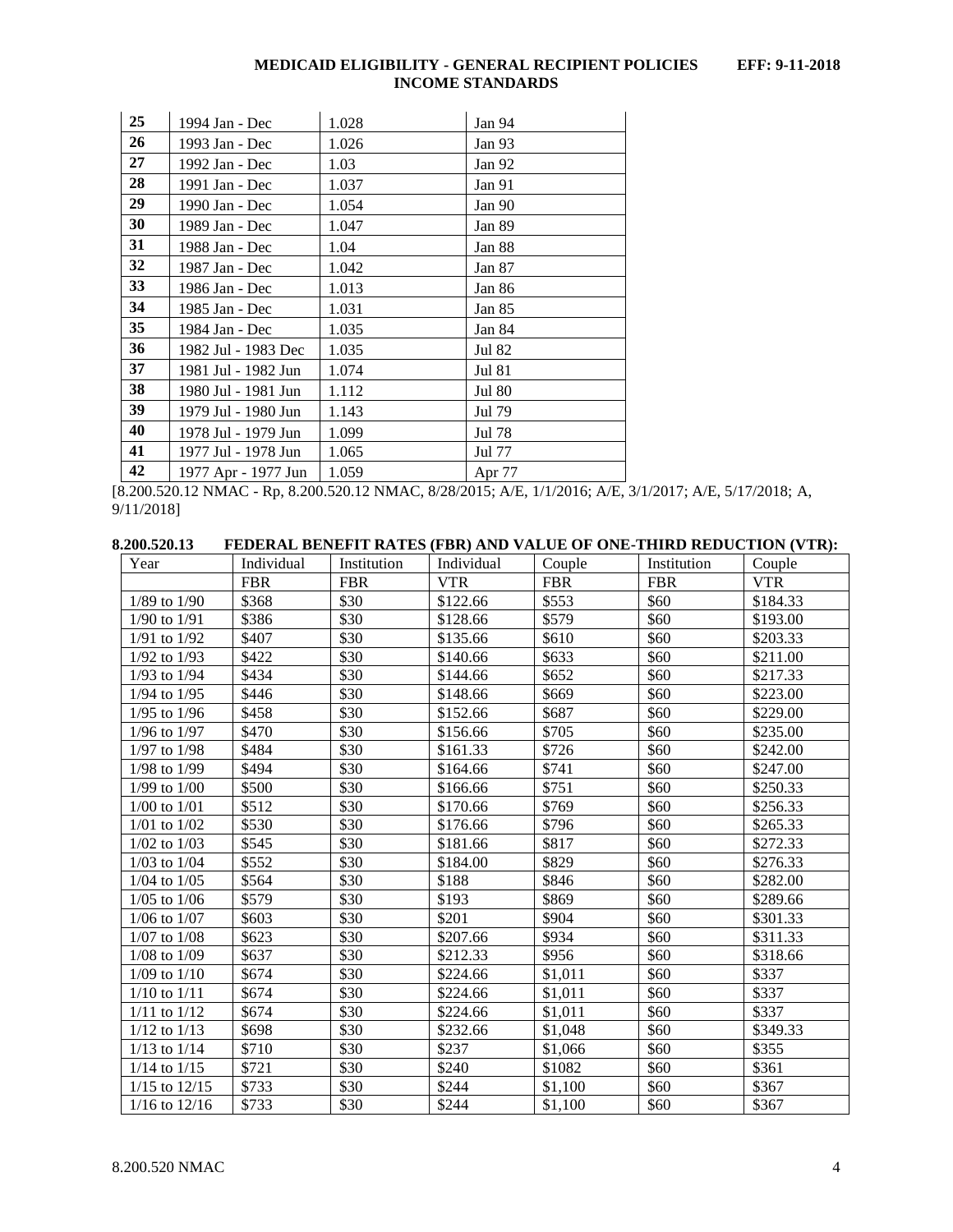| 12/17<br>14 <sub>7</sub><br>to<br>$\mathbf{I}$ | 0.727<br>ر د ۱ م | \$30 | \$245 | \$1,103<br>$\triangle$              | \$60 | \$368        |
|------------------------------------------------|------------------|------|-------|-------------------------------------|------|--------------|
| 12/18<br>'10.<br>to<br>10                      | \$750            | \$30 | \$250 | $1 \cap F$<br>$\triangle$<br>01,123 | \$60 | 0.27<br>ر رو |

**A.** Ineligible child deeming allocation is \$350.00.

**B.** Part B premium is \$134.00 per month.<br>**C.** VTR (value of one third reduction) is u

**C.** VTR (value of one third reduction) is used when an individual or a couple lives in the household

of another and receives food and shelter from the household or when the individual or the couple is living on his or her own household but receiving support and maintenance from others.

**D.** The SSI resource standard is \$2000 for an individual and \$3000 for a couple.

[8.200.520.13 NMAC - Rp, 8.200.520.13 NMAC, 8/28/2015; A/E, 1/1/2016; A/E, 3/1/2017; A/E, 5/17/2018; A, 9/11/2018]

<span id="page-5-0"></span>

| 8.200.520.14<br>UNISEX LIFE ESTATE AND REMAINDER INTEREST TABLES: |  |  |
|-------------------------------------------------------------------|--|--|
|-------------------------------------------------------------------|--|--|

| Age              | Life Estate | Remainder |
|------------------|-------------|-----------|
| $\boldsymbol{0}$ | .97188      | .02812    |
| $\mathbf 1$      | .98988      | .01012    |
| $\overline{c}$   | .99017      | .00983    |
| 3                | .99008      | .00992    |
| $\overline{4}$   | .98981      | .01019    |
| 5                | .98938      | .01062    |
| 6                | .98884      | .01116    |
| $\overline{7}$   | .98822      | .01178    |
| 8                | .98748      | .01252    |
| 9                | .98663      | .01337    |
| 10               | .98565      | .01435    |
| 11               | .98453      | .01547    |
| 12               | .98329      | .01671    |
| 13               | .98198      | .01802    |
| 14               | .98066      | .01934    |
| 15               | .97937      | .02063    |
| 16               | .97815      | .02185    |
| 17               | .97700      | .02300    |
| 18               | .97590      | .02410    |
| 19               | .97480      | .02520    |
| 20               | .97365      | .02635    |
| 21               | .97245      | .02755    |
| 22               | .97120      | .02880    |
| 23               | .96986      | .03014    |
| 24               | .96841      | .03159    |
| 25               | .96678      | .03322    |
| 26               | .96495      | .03505    |
| 27               | .96290      | .03710    |
| 28               | .96062      | .03938    |
| 29               | .95813      | .04187    |
| 30               | .95543      | .04457    |
| 31               | .95243      | .04746    |
| 32               | .94942      | .05058    |
| 33               | .94608      | .05392    |
| 34               | .94250      | .05750    |
| 35               | .93868      | .06132    |
| 36               | .93460      | .06540    |
| 37               | .93026      | .06974    |
| 38               | .92567      | .07433    |
| 39               | .92083      | .07917    |
| 40               | .91571      | .08429    |
| 41               | .91030      | .08970    |
| 42               | .90457      | .09543    |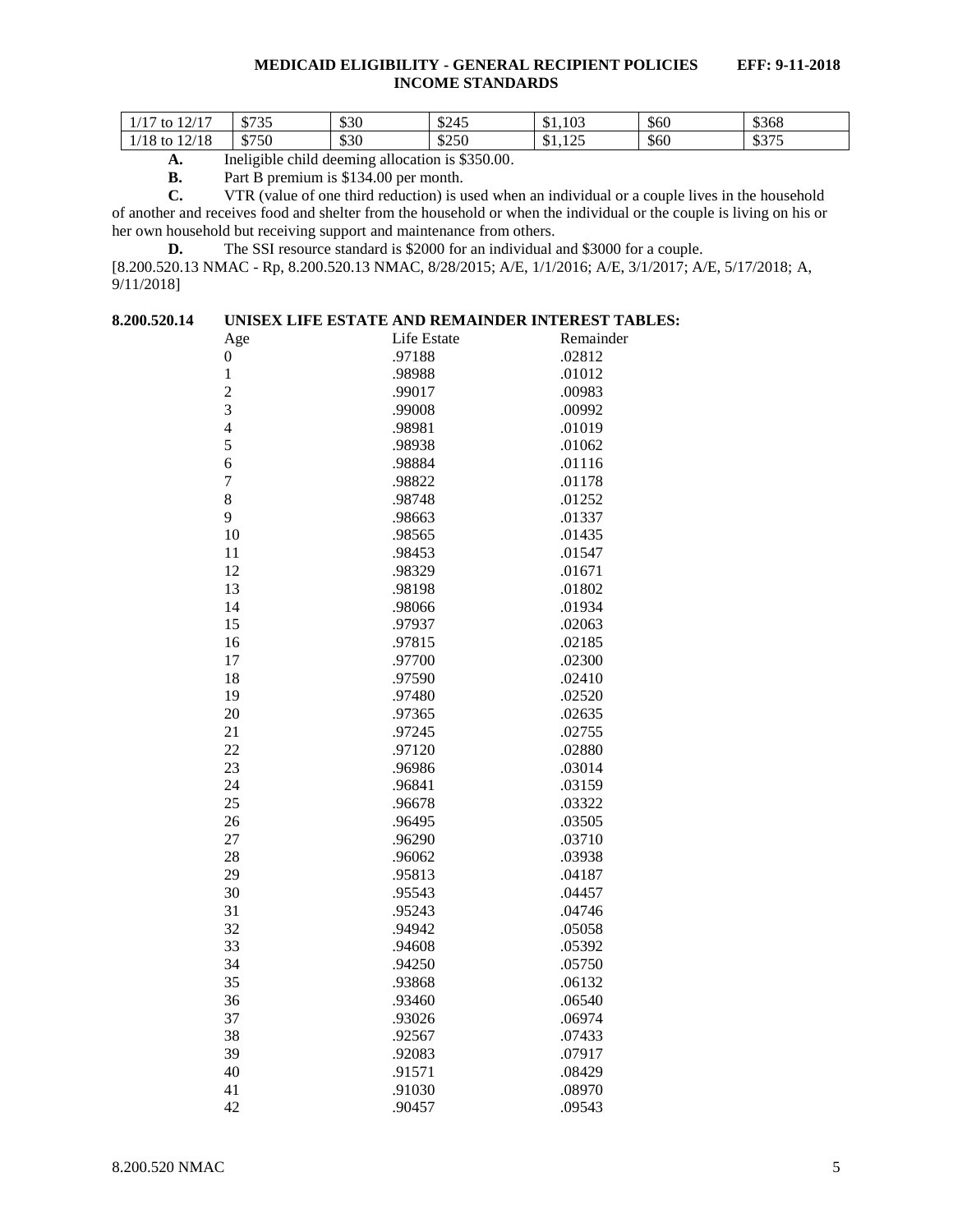|    |        | .10145 |
|----|--------|--------|
| 43 | .89855 |        |
| 44 | .89221 | .10779 |
| 45 | .88558 | .11442 |
| 46 | .87863 | .12137 |
| 47 | .87137 | .12863 |
|    |        |        |
| 48 | .86374 | .13626 |
| 49 | .85578 | .14422 |
| 50 | .84743 | .15257 |
| 51 | .83674 | .16126 |
| 52 | .82969 | .17031 |
| 53 | .82028 | .17972 |
|    |        |        |
| 54 | .81054 | .18946 |
| 55 | .80046 | .19954 |
| 56 | .79006 | .20994 |
| 57 | .77931 | .22069 |
| 58 | .76822 | .23178 |
| 59 | .75675 | .24325 |
|    |        |        |
| 60 | .74491 | .25509 |
| 61 | .73267 | .26733 |
| 62 | .72002 | .27998 |
| 63 | .70696 | .29304 |
| 64 | .69352 | .30648 |
| 65 | .67970 |        |
|    |        | .32030 |
| 66 | .66551 | .33449 |
| 67 | .65098 | .34902 |
| 68 | .63610 | .36690 |
| 69 | .62086 | .37914 |
| 70 | .60522 | .39478 |
| 71 | .58914 | .41086 |
|    |        |        |
| 72 | .57261 | .42739 |
| 73 | .55571 | .44429 |
| 74 | .53862 | .46138 |
| 75 | .52149 | .47851 |
| 76 | .50441 | .49559 |
| 77 | .48742 | .51258 |
|    |        |        |
| 78 | .47049 | .52951 |
| 79 | .45357 | .54643 |
| 80 | .43659 | .56341 |
| 81 | .41967 | .58033 |
| 82 | .42095 | .59705 |
| 83 | .38642 | .61358 |
|    |        |        |
| 84 | .36998 | .63002 |
| 85 | .35359 | .64641 |
| 86 | .33764 | .66236 |
| 87 | .32262 | .67738 |
| 88 | .30859 | .69141 |
| 89 | .29526 | .70474 |
|    |        |        |
| 90 | .28221 | .71779 |
| 91 | .26955 | .73045 |
| 92 | .25771 | .74229 |
| 93 | .24692 | .75308 |
| 94 | .23728 | .76272 |
| 95 | .22887 | .77113 |
|    | .22181 |        |
| 96 |        | .77819 |
| 97 | .21550 | .78450 |
| 98 | .21000 | .79000 |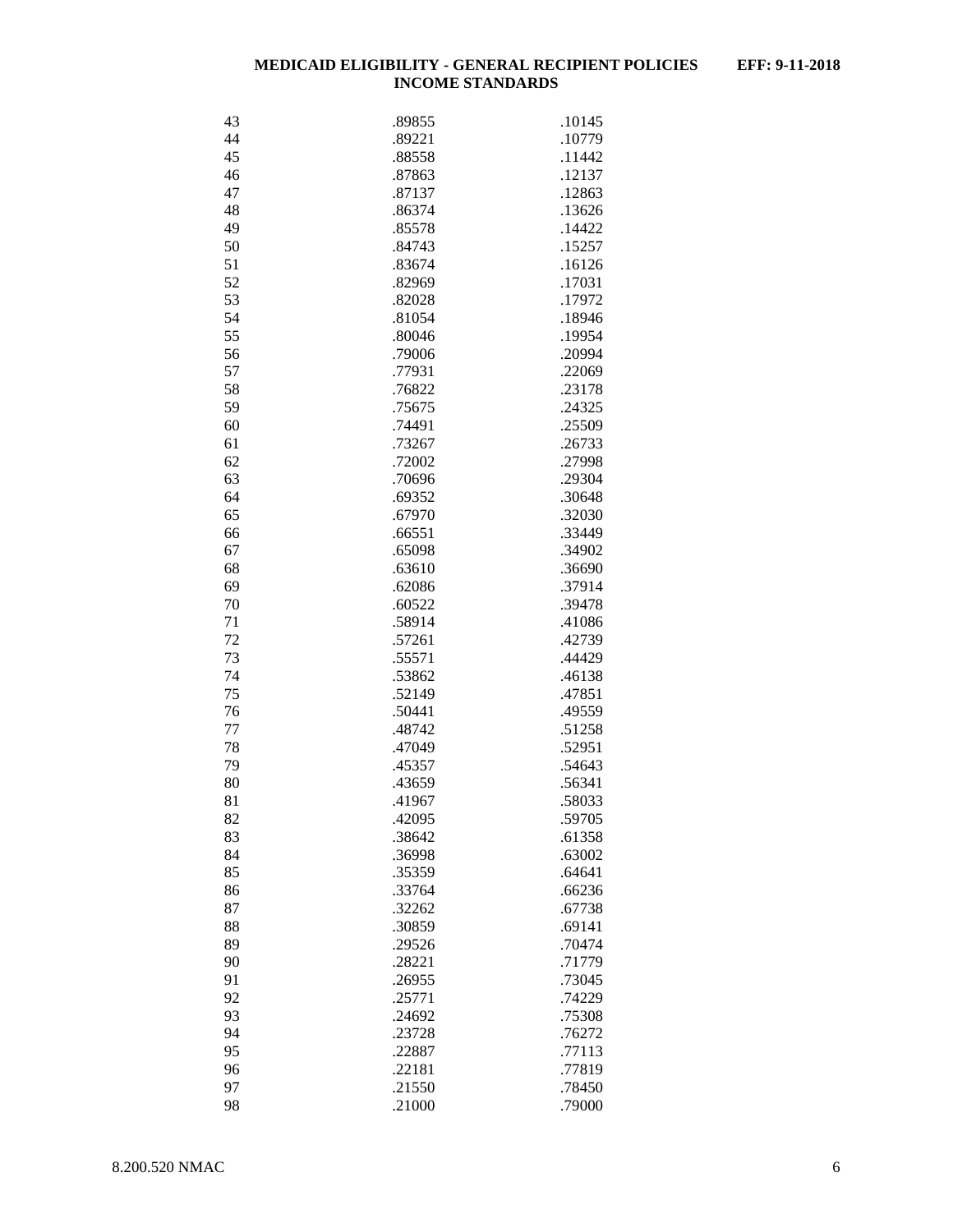| 99  | .20486 | .79514 |
|-----|--------|--------|
| 100 | .19975 | .80025 |
| 101 | .19532 | .80468 |
| 102 | .19054 | .80946 |
| 103 | .18437 | .81563 |
| 104 | .17856 | .82144 |
| 105 | .16962 | .83038 |
| 106 | .15488 | .84512 |
| 107 | .13409 | .86591 |
| 108 | .10068 | .89932 |
| 109 | .04545 | .95455 |
|     |        |        |

[8.200.520.14 NMAC - Rp, 8.200.520.14 NMAC, 8/28/2015]

#### <span id="page-7-0"></span>**8.200.520.15 SUPPLEMENTAL SECURITY INCOME (SSI) LIVING ARRANGEMENTS:**

**A.** Individual living in his or her own household who own or rent:

Payment amount: \$750 Individual

\$1,125 Couple

**B.** Individual receiving support and maintenance payments: For an individual or couple living in his or her own household, but receiving support and maintenance from others (such as food, shelter or clothing), subtract the value of one third reduction (VTR).

| Payment amount: | $$750 - $250 = $500$ Individual |  |
|-----------------|---------------------------------|--|
|                 | $$1,125 - $375 = $750$ Couple   |  |

**C.** Individual or couple living household of another: For an individual or couple living in another person's household and not contributing his or her pro-rata share of household expenses, subtract the VTR.

|    | Payment amount:                              | $$750 - $250 = $500$ Individual |
|----|----------------------------------------------|---------------------------------|
|    |                                              | $$1,125 - $375 = $750$ Couple   |
| D. | Child living in home with his or her parent: |                                 |
|    | Payment amount:                              | \$750                           |
| E. | Individual in institution:                   |                                 |
|    | Payment amount:                              | \$30.00                         |

[8.200.520.15 NMAC - Rp, 8.200.520.15 NMAC, 8/28/2015; A/E, 3/1/2017; A/E, 5/17/2018; A, 9/11/2018]

## <span id="page-7-1"></span>**8.200.520.16 MAXIMUM COUNTABLE INCOME FOR INSTITUTIONAL CARE MEDICAID AND HOME AND COMMUNITY BASED WAIVER SERVICES (HCBS) CATEGORIES:** Effective January 1,

**2017**, the maximum countable monthly income standard for institutional care medicaid and the home and community based waiver categories is \$2,250.

[8.200.520.16 NMAC - Rp, 8.200.520.16 NMAC, 8/28/2015; A/E, 3/1/2017; A/E, 5/17/2018; A, 9/11/2018]

## <span id="page-7-2"></span>**8.200.520.17 MAXIMUM COUNTABLE INCOME FOR CHILDREN YOUTH AND FAMILIES**

**(CYFD):** Effective July 1, 1995, the maximum countable monthly income standard for CYFD medicaid is \$231.00. [8.200.520.17 NMAC - Rp, 8.200.520.17 NMAC, 8/28/2015]

#### <span id="page-7-3"></span>**8.200.520.18 SSI RELATED CATEGORIES - DEEMING INCOME WHEN AN APPLICANT CHILD IS LIVING WITH INELIGIBLE PARENT:**

**A.** Monthly computation:

**(1)** total gross unearned income of parent;

**(2)** deduct living allowance for ineligible child and SSI-eligible sponsored alien (one half of the monthly SSI FBR LA code  $A^*$ ) for each ineligible child/SSI-eligible sponsored alien);

- **(3)** subtotal;
- **(4)** deduct \$20.00 general income exclusion 20.00;
- **(5)** unearned income subtotal;
- **(6)** total gross earned income of parent;
- **(7)** deduct any remaining allocation for ineligible child and/or SSI-eligible sponsored alien;

see Paragraph (2) above;

**(8)** subtotal;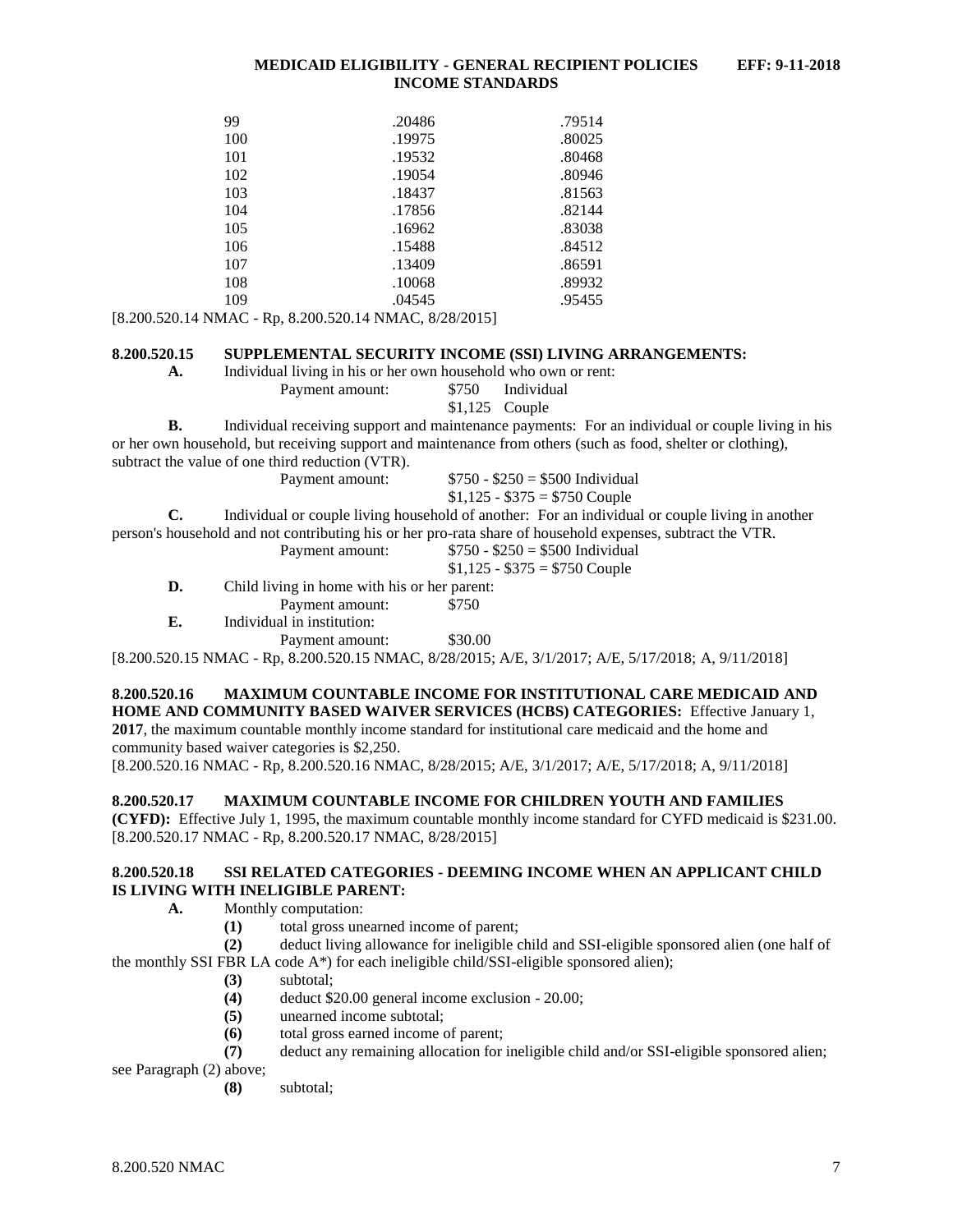**(9)** deduct any remaining portion of the \$20.00 general income exclusion only if not already totally deducted in Paragraph (4) above;

- **(10)** subtotal;
- **(11)** deduct \$65.00; do not apply this deduction if the only income is unearned 65.00;
- **(12)** subtotal;
- **(13)** subtract one-half of Paragraph (12); do not apply this deduction if the only income is

unearned;

- **(14)** earned income subtotal;
- **(15)** total of Paragraph (5) plus Paragraph (14);

**(16)** deduct parental allocation (1 parent = SSI FBR for an individual LA code A\*) (2 parents  $=$  SSI FBR for an eligible couple LA code A\*);

**(17)** income deemed to applicant child; if there is more than one applicant child, divide this amount equally between the children: **\*** LA Code A = the full SSI FBR for an individual or a couple.

**B.** If the deemed income plus the applicant child's separate income exceeds the income standard for an individual, the applicant child is not eligible for that month.

[8.200.520.18 NMAC - Rp, 8.200.520.18 NMAC, 8/28/2015]

## <span id="page-8-0"></span>**8.200.520.19 LIFE EXPECTANCY TABLES:**

| A.               | <b>Males:</b> |     |            |     |            |
|------------------|---------------|-----|------------|-----|------------|
|                  | Life          |     | Life       |     | Life       |
| Age              | expectancy    | Age | expectancy | Age | expectancy |
| $\boldsymbol{0}$ | 71.80         | 40  | 35.05      | 80  | 6.98       |
| $\,1$            | 71.53         | 41  | 34.15      | 81  | 6.59       |
|                  | 70.58         | 42  | 33.26      | 82  | 6.21       |
| $\frac{2}{3}$    | 69.62         | 43  | 32.37      | 83  | 5.85       |
| $\overline{4}$   | 68.65         | 44  | 31.49      | 84  | 5.51       |
| 5                | 67.67         | 45  | 30.61      | 85  | 5.19       |
| 6                | 66.69         | 46  | 29.74      | 86  | 4.89       |
| $\overline{7}$   | 65.71         | 47  | 28.88      | 87  | 4.61       |
| 8                | 64.73         | 48  | 28.02      | 88  | 4.34       |
| 9                | 63.74         | 49  | 27.17      | 89  | 4.09       |
| 10               | 62.75         | 50  | 26.32      | 90  | 3.86       |
| 11               | 61.76         | 51  | 25.48      | 91  | 3.64       |
| 12               | 60.78         | 52  | 24.65      | 92  | 3.43       |
| 13               | 59.79         | 53  | 23.82      | 93  | 3.24       |
| 14               | 58.82         | 54  | 23.01      | 94  | 3.06       |
| 15               | 57.85         | 55  | 22.21      | 95  | 2.90       |
| 16               | 56.91         | 56  | 21.43      | 96  | 2.74       |
| 17               | 55.97         | 57  | 20.66      | 97  | 2.60       |
| 18               | 55.05         | 58  | 19.90      | 98  | 2.47       |
| 19               | 54.13         | 59  | 19.15      | 99  | 2.34       |
| 20               | 53.21         | 60  | 18.42      | 100 | 2.22       |
| 21               | 52.29         | 61  | 17.70      | 101 | 2.11       |
| 22               | 51.38         | 62  | 16.99      | 102 | 1.99       |
| 23               | 50.46         | 63  | 16.30      | 103 | 1.89       |
| 24               | 49.55         | 64  | 15.62      | 104 | 1.78       |
| 25               | 48.63         | 65  | 14.96      | 105 | 1.68       |
| 26               | 47.72         | 66  | 14.32      | 106 | 1.59       |
| 27               | 46.80         | 67  | 13.70      | 107 | 1.50       |
| 28               | 45.88         | 68  | 13.09      | 108 | 1.41       |
| 29               | 44.97         | 69  | 12.50      | 109 | 1.33       |
| 30               | 44.06         | 70  | 11.92      | 110 | 1.25       |
| 31               | 43.15         | 71  | 11.35      | 111 | 1.17       |
| 32               | 42.24         | 72  | 10.80      | 112 | 1.10       |
| 33               | 41.33         | 73  | 10.27      | 113 | 1.02       |
| 34               | 40.23         | 74  | 9.27       | 114 | 0.96       |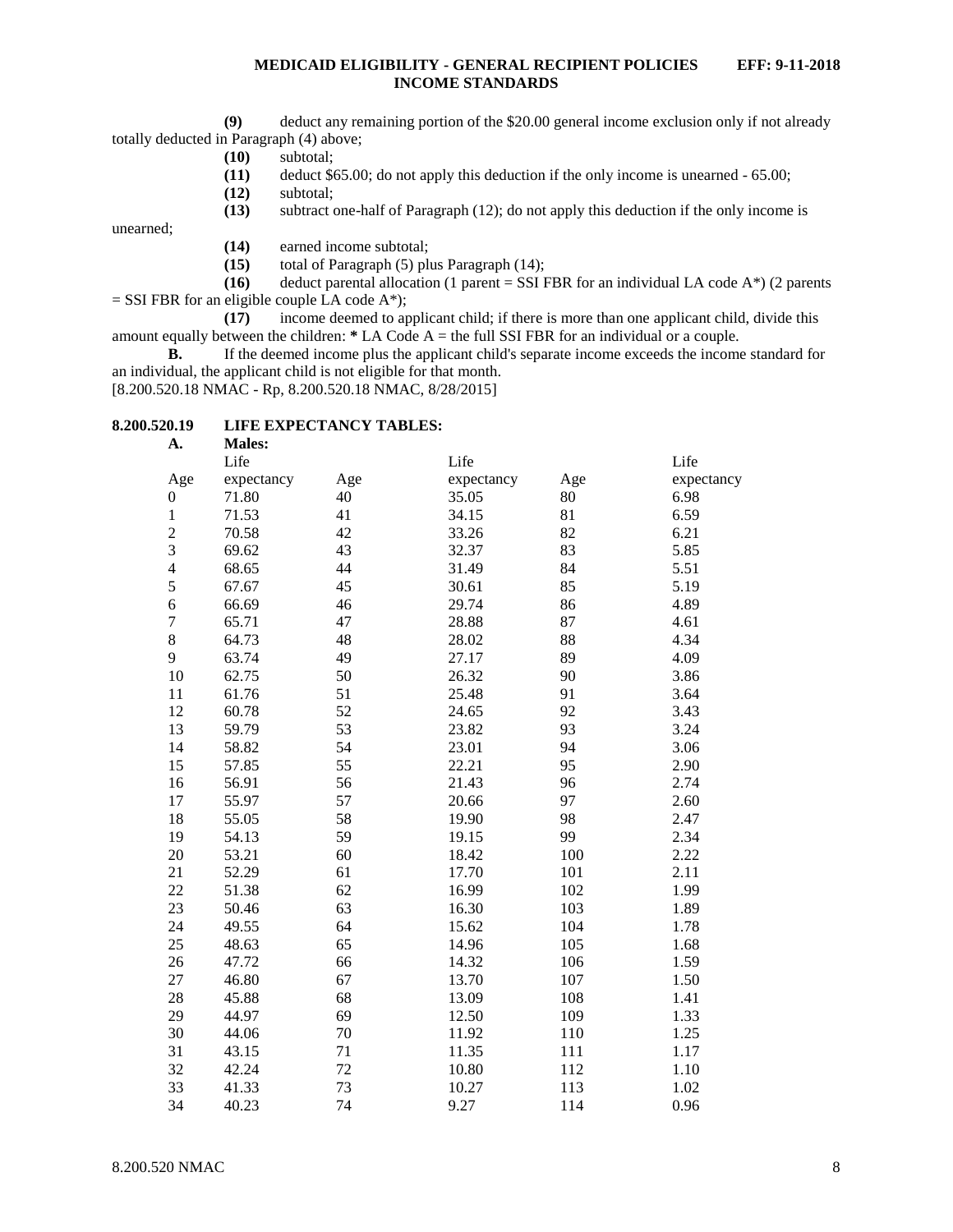| 35                      | 39.52                   | 75        | 9.24                | 115       | 0.89               |
|-------------------------|-------------------------|-----------|---------------------|-----------|--------------------|
| 36                      | 38.62                   | 76        | 8.76                | 116       | 0.83               |
| 37                      | 37.73                   | 77        | 8.29                | 117       | 0.77               |
| 38                      | 36.83                   | $78\,$    | 7.83                | 118       | 0.71               |
| 39                      | 35.94                   | 79        | 7.40                |           | 0.66               |
| <b>B.</b>               |                         |           |                     | 119       |                    |
|                         | <b>Females:</b><br>Life |           | Life                |           | Life               |
|                         |                         |           |                     |           |                    |
| Age                     | expectancy<br>78.79     | Age<br>40 | expectancy<br>40.61 | Age<br>80 | expectancy<br>9.11 |
| $\boldsymbol{0}$        |                         | 41        |                     |           | 8.58               |
| $\,1$                   | 78.42                   |           | 39.66               | 81        |                    |
| $\overline{\mathbf{c}}$ | 77.48                   | 42        | 38.72               | 82        | 8.06               |
| 3                       | 76.51                   | 43        | 37.78               | 83        | 7.56               |
| $\overline{4}$          | 75.54                   | 44        | 36.85               | 84        | 7.08               |
| 5                       | 74.56                   | 45        | 35.92               | 85        | 6.63               |
| $\overline{6}$          | 73.57                   | 46        | 35.00               | 86        | 6.20               |
| $\boldsymbol{7}$        | 72.59                   | 47        | 34.08               | 87        | 5.79               |
| $\,8\,$                 | 71.60                   | 48        | 33.17               | 88        | 5.41               |
| 9                       | 70.61                   | 49        | 32.27               | 89        | 5.05               |
| $10\,$                  | 69.62                   | 50        | 31.37               | 90        | 4.71               |
| 11                      | 68.63                   | 51        | 30.48               | 91        | 4.40               |
| 12                      | 67.64                   | 52        | 29.60               | 92        | 4.11               |
| 13                      | 66.65                   | 53        | 28.72               | 93        | 3.84               |
| 14                      | 65.67                   | 54        | 27.86               | 94        | 3.59               |
| 15                      | 64.68                   | 55        | 27.00               | 95        | 3.36               |
| 16                      | 63.71                   | 56        | 26.15               | 96        | 3.16               |
| 17                      | 62.74                   | 57        | 25.31               | 97        | 2.97               |
| 18                      | 61.77                   | 58        | 24.48               | 98        | 2.80               |
| 19                      | 60.80                   | 59        | 23.67               | 99        | 2.64               |
| 20                      | 59.83                   | 60        | 22.86               | 100       | 2.48               |
| 21                      | 58.86                   | 61        | 22.06               | 101       | 2.34               |
| 22                      | 57.89                   | 62        | 21.27               | 102       | 2.20               |
| 23                      | 56.92                   | 63        | 20.49               | 103       | 2.06               |
| 24                      | 55.95                   | 64        | 19.72               | 104       | 1.93               |
| 25                      | 54.98                   | 65        | 18.96               | 105       | 1.81               |
| 26                      | 54.02                   | 66        | 18.21               | 106       | 1.69               |
| 27                      | 53.05                   | 67        | 17.48               | 107       | 1.58               |
| 28                      | 52.08                   | 68        | 16.76               | 108       | 1.48               |
| 29                      | 51.12                   | 69        | 16.04               | 109       | 1.38               |
| 30                      | 50.15                   | 70        | 15.35               | 110       | 1.28               |
| 31                      | 49.19                   | 71        | 14.66               | 111       | 1.19               |
| 32                      | 48.23                   | 72        | 13.99               | 112       | 1.10               |
| 33                      | 47.27                   | 73        | 13.33               | 113       | 1.02               |
|                         |                         |           |                     |           |                    |
| 34                      | 46.31                   | 74        | 12.68               | 114       | 0.96               |
| 35                      | 45.35                   | 75        | 12.05               | 115       | 0.89               |
| 36                      | 44.40                   | 76        | 11.43               | 116       | 0.83               |
| 37                      | 43.45                   | 77        | 10.83               | 117       | 0.77               |
| 38                      | 42.50                   | 78        | 10.24               | 118       | 0.71               |
| 39                      | 41.55                   | 79        | 9.67                | 119       | 0.66               |

[8.200.520.19 NMAC - Rp, 8.200.520.19 NMAC, 8/28/2015]

### <span id="page-9-0"></span>**8.200.520.20 COVERED QUARTER INCOME STANDARD:**

| Date                 | Calendar Quarter Amount      |
|----------------------|------------------------------|
| Jan 2018 - Dec. 2018 | \$1,320 per calendar quarter |
| Jan 2017 - Dec. 2017 | \$1,300 per calendar quarter |
| Jan 2016 - Dec. 2016 | \$1,260 per calendar quarter |
| Jan 2015 - Dec. 2015 | \$1,220 per calendar quarter |